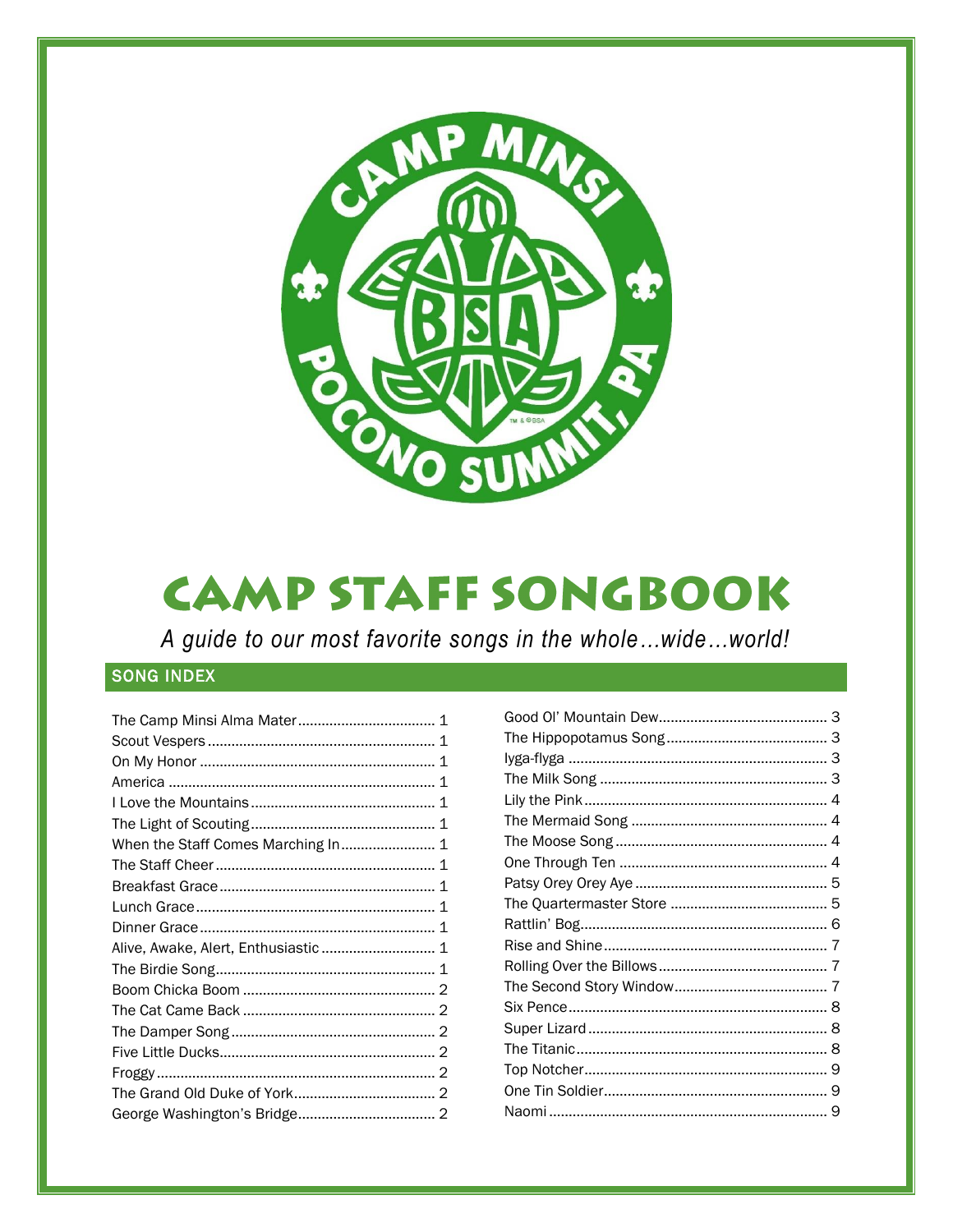## <span id="page-1-0"></span>THE CAMP MINSI ALMA MATER

By the shores of old Stillwater with its azure blue, Lies a camp of friendly Boy Scouts; Cheerful, brave, and true.

Sing her glories, live her ideals Hold her memories dear. Give a cheer that all may hear it, Hail, all hail, Minsi.

Far away from care and turmoil of the busy town, In a Brotherhood of Scouting, We will there be found.

Sing her glories, live her ideals Hold her memories dear. Give a cheer that all may hear it, Hail, all hail, Minsi.

#### <span id="page-1-1"></span>SCOUT VESPERS

Softly falls the light of day As our campfire fades away Silently each scout should ask, Have I done my daily task? Have I kept my honor bright? Can I guiltless sleep tonight? Have I done and have I dared Everything to be prepared?

## <span id="page-1-2"></span>ON MY HONOR

On my honor I'll do my best to do my duty to God. On my honor I'll do my best to serve my country as I may. On my honor I'll do my best to do my good turn each day. To keep my body strengthened To keep my mind awakened To follow paths of righteousness. On my honor I'll do my best.

#### <span id="page-1-3"></span>AMERICA

America, America, let me tell you how I feel You have given me many treasures I love you so, I love you so…

## <span id="page-1-4"></span>I LOVE THE MOUNTAINS

I love the mountains. I love the rolling hills, I love the wildflowers I love the daffodils, I love the campfires when all the lights are low… A-boom dee ah da, boom dee ah da boom dee ah da, boom dee ah da …

## <span id="page-1-5"></span>THE LIGHT OF SCOUTING

We are the light of Scouting, we bring flight to eagles We are the light of Scouting all o'er the world. We'll never be hiked under. Listen to our scouting thunder. We are the light of Scouting all o'er the world.

#### <span id="page-1-6"></span>WHEN THE STAFF COMES MARCHING IN

Oh, when the staff comes marching in. Oh, when the staff comes marching in. how I want to be in that number, When the staff come marching in!

## <span id="page-1-7"></span>THE STAFF CHEER

Serrah. Serrah. Serrah se tum se tah. Tum se, tum se, tum se ta. Serrah se tum se ta. Hey. Yo yo. Giddy up, woooooo!

## <span id="page-1-8"></span>BREAKFAST GRACE

Gracious Giver of all good, Thee we thank for rest and food. Grant that all we do or say, In thy service be this day

## <span id="page-1-9"></span>LUNCH GRACE

Father for this noonday meal, We would speak the praise we feel. Health and strength we have from thee, Help us Lord to friendly be.

## <span id="page-1-10"></span>DINNER GRACE

Tireless Guardian on our way, Thou hast kept us well this day. While we thank thee we request, Care continued pardon rest.

## <span id="page-1-11"></span>ALIVE, AWAKE, ALERT, ENTHUSIASTIC

I'm alive, awake, alert, enthusiastic. I'm alive, awake, alert, enthusiastic. I'm alive, awake, alert. I'm alert, awake, alive. I'm alive, awake, alert, enthusiastic.

#### <span id="page-1-12"></span>THE BIRDIE SONG

Way up in the sky the big birdies fly, While down in the nest the little birds rest. Shhhh… they're sleeping!

The bright sun comes up, the dew goes away, "Good morning, good morning," The little birds say.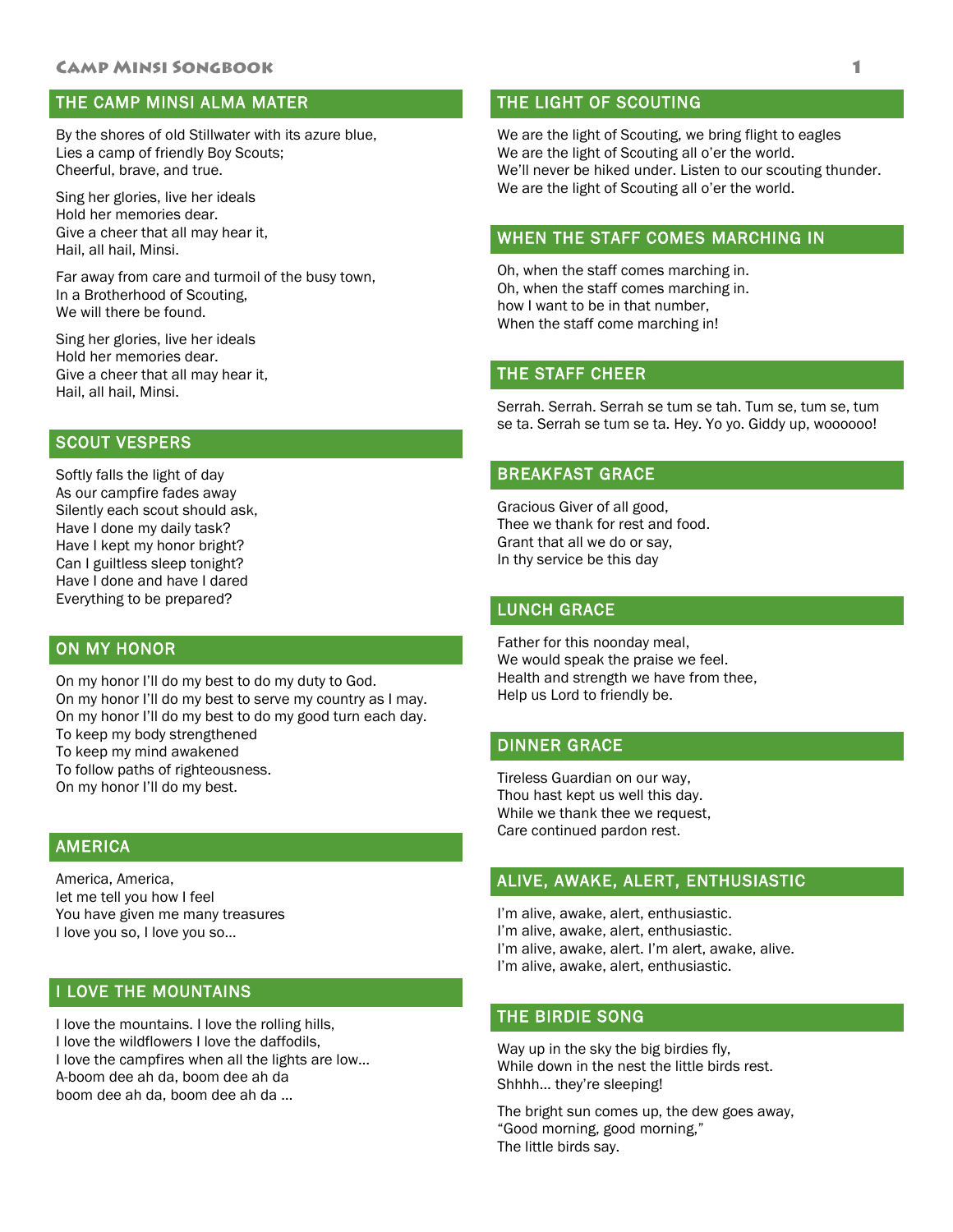## <span id="page-2-0"></span>BOOM CHICKA BOOM

*This is a repeat-after-me song…*

I said a boom chicka boom… I said a boom chicka boom… I said a boom chicka rocka chicka rocka chicka boom… Uh huh; oh yeah; one more time…

## <span id="page-2-1"></span>**THE CAT CAME BACK**

Chorus: But…the cat came back the very next day. Oh, the cat came back, They thought he was a goner, But the cat came back. He just couldn't stay away, away, away. Yeah! Yeah! Yeah!

Old man Johnson had some problems of his own He had a yellow cat that just wouldn't leave him alone, He tried and he tried to give that cat away. He gave it to a man going far, far away. (chorus)

He gave it to a man goin' way out west Told him to give it to the one he loved best. The train jumped the track, and then it jumped the rail. And no one's left alive today to tell the gory tale. (chorus)

He gave it to a man goin' up in a balloon. Told him to give it to the man in the moon. The balloon touched down about ninety miles away, And where the man is today no one can say. (chorus)

Old man Johnson really wanted that cat dead, So he took a stick of dynamite and taped it to his head. He took him to the field out behind the old barn, And now old man Johnson doesn't have any arms. (chorus)

The A-bomb dropped just the other day. The H-bomb followed in the very same way China went, Russia went, then the USA. The whole human race was gone without a trace. (chorus)

#### <span id="page-2-2"></span>THE DAMPER SONG

Oh, you push the damper in, And you pull the damper out, And the smoke goes up the chimney just the same, Just the same; Just the same, And the smoke goes up the chimney just the same.

*Repeat the song, dropping an action each time until the song becomes…*

Oh, you -, And you -, And the -, (whoo!) (whoo!), And the -.

## <span id="page-2-3"></span>FIVE LITTLE DUCKS

Five little ducks that I once knew Fat ones, skinny ones, tall ones, too But the one little duck with the feather on his back He led the others with a quack, quack, quack Quack, quack, quack, Quack, quack, quack

Down to the river they would go Wibble, wobble, wibble, wobble, to and fro But the one little duck with the feather on his back He led the others with a quack, quack, quack Quack, quack, quack, Quack, quack, quack!

## <span id="page-2-4"></span>FROGGY

*This is a repeat-after-me song…*

Dog. Dog. Cat. Dog. Cat Mouse. Froggy! Itsi-bitsi, tinny-winnie little-bitty froggy. Jump, jump, jump little froggy. Gobble up all the little worms and spiders. Fleas and flies are scrump-didlee-icious Ribbit, ribbit, ribbit, ribbit, ribbit, ribbit croak!

#### <span id="page-2-5"></span>THE GRAND OLD DUKE OF YORK

The grand old Duke of York, He had ten thousand men. He marched them up the hill, And marched them down again.

And when you're up, you're up; And when you're down, you're down. And when you're only halfway up, You're neither up nor down.

## <span id="page-2-6"></span>GEORGE WASHINGTON'S BRIDGE

George Washington's bridge, George Washington's bridge, George Washington's, George Washington's, George Washington's bridge.

George Washington's bridge, George Washington's bridge, George Washington's, George Washington's, George Washington's bridge.

George Washington's bridge, George Washington's bridge, George Washington's, George Washington's, George Washington's bridge.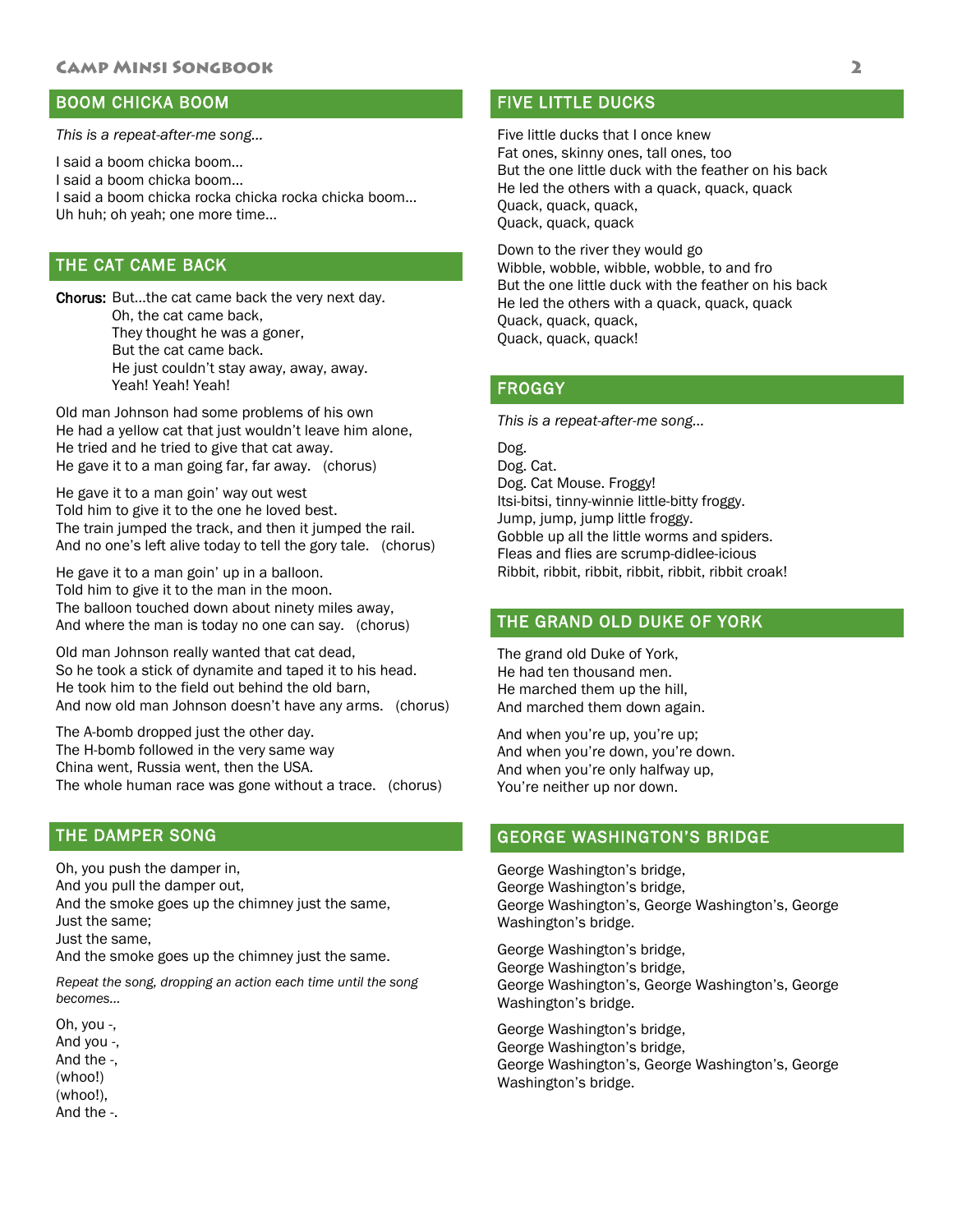## <span id="page-3-0"></span>GOOD OL' MOUNTAIN DEW

Chorus: Oh, they call it that good ol' mountain dew, And those that refuse it are few. I'll hush up my mug if you fill up my jug With that good old mountain dew.

My old uncle Bill has a still on the hill Where he puts out a gallon or two (maybe three) Well the buzzards in the sky get so high they can't fly Just from smellin' that good ol' mountain dew. (chorus)

My Uncle Mort is sawed off and short He measures about four-foot two. (maybe three) Well, he'll think he's a giant if you give him a pint Of that good old mountain dew. (chorus)

My old Uncle Hank had an old Army tank He bought back in World War II It wouldn't run on gas and it wouldn't run on kero But it would run on good old mountain dew. (chorus)

My old Uncle Ted has no hair on his head, Not even a strand or two. (maybe three) But he'd grow you a mop, if you'd fill him to the top With that good old mountain dew. (chorus)

Oh the Old Reverend Gus, you never heard him cuss Not even a word or two (maybe three) But you'll hear him swear if he doesn't get his share Of that good old mountain dew. (chorus)

#### <span id="page-3-1"></span>THE HIPPOPOTAMUS SONG

Chorus: Mud, mud, glorious mud, Nothing quite like it for cooling the blood. So follow me follow, down to the hollow, And there let us wallow in glorious mud.

A bold hippopotamus was standing one day, on the banks of the cool Shalamar. He gazed at the bottom as he peacefully lay, By the light of the evening star. Away on the hilltop sat combing her hair, his fair hippopotami maid. The hippopotamus was no ignoramus, And sang her this sweet serenade. (chorus)

The fair hippopotama he aimed to entice, from her seat on that hilltop above. As she hadn't got-a-ma to give her advice, Came tiptoeing down to her love. Like thunder the forest reechoed the sound, of the song that they sang when they met. They walked side-by-side, by the river so wide, and lifted their voices in duet. (chorus)

Now more hippopotami began to convene, on the banks of that river so wide. I wonder now what-am-I to say of the scene, that ensued by the Shalimar's side. They dived all at once with an ear-splitting splosh, Rose to the surface again a regular army of hippopotami, All singing this haunting refrain. (chorus)

## <span id="page-3-2"></span>IYGA-FLYGA

*This is a repeat-after-me song…*

Early in the morning… When I'm fast asleep… I hear a little birdy… Go cheep-cheep… And the little birdie… Has a funny name… It's… Called... Iyga-flyga-fleega-flyga-ishga-nishiga-nyga-nyga-iyga-fygafleega-flyga-biiirrrdie...

I'm gonna buy some bird seed… For my windowsill… Just to keep him quiet… Just to keep him still… It's for the little birdie… With the funny name… It's… For… Iyga-flyga-fleega-flyga-ishga-nishiga-nyga-nyga-iyga-fygafleega-flyga-biiirrrdie… You've done real well now…

You have learned its name… We broke it into small parts… You played my silly game… Which when you think about it is just a really powerful metaphor for life… That you learned at Scout camp… Thanks… To… Iyga-flyga-fleega-flyga-ishga-nishiga-nyga-nyga-iyga-fygafleega-flyga-biiirrrdie…

## <span id="page-3-3"></span>THE MILK SONG

Don't give me no pop, no pop. Don't give me no tea, no tea. Just give me that milk. Moo moo moo moo. That tasty milk. Moo moo moo moo.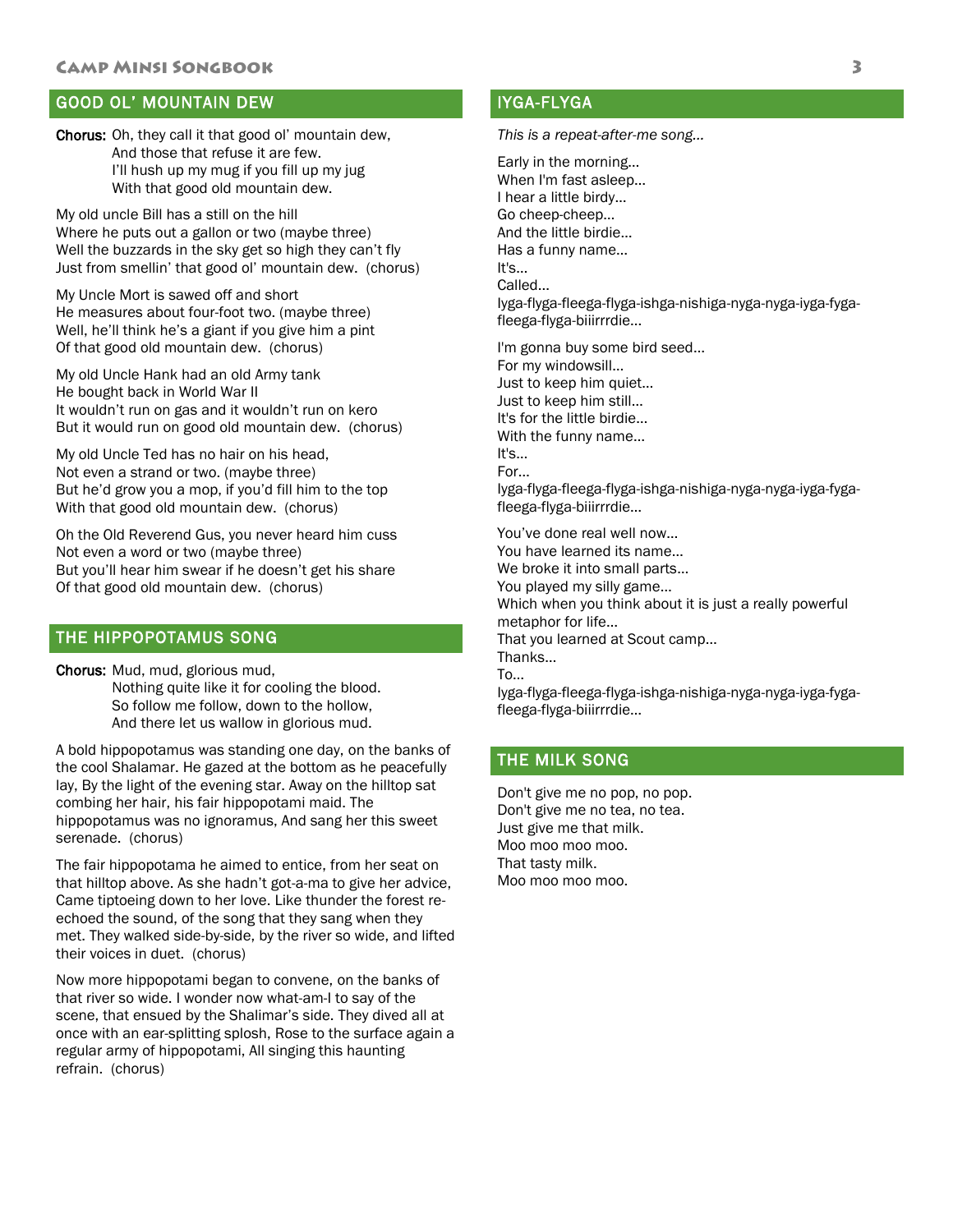## <span id="page-4-0"></span>LILY THE PINK

Chorus: So we'll drink, a drink, a drink To lily the pink, the pink, the pink The savior of the human race For she invented a medicinal compound Most efficacious in every case.

Here's a story, a little bit gory, A little bit happy, a little bit sad About Lily and her medicinal compound And how it drove her to the mad. (chorus)

Uncle Paul, he was very small. He Was the shortest man in town. So they gave him medicinal compound And now he six foot underground. (chorus)

Jonny Hammer, had a terrible st st st st stammer He could hardly sssay a word So they gave him medicinal compound Now's he's seen, but never heard (chorus)

Ebenezer thought he was Julius Caesar And so they put him in a home And they gave him medical compound And now he's emperor of Rome (chorus)

Lily died and went to heaven, All the church bells they did ring And she took with her medicinal compound So hark the herald angels sing! (chorus)

#### <span id="page-4-1"></span>THE MERMAID SONG

Chorus: Oh the ocean waves may roll, And the stormy winds may blow, But we poor sailors go skipping to the top While the landlubbers lie down below, below, below, While the landlubbers lie down below.

Twas Friday morn when we set sail and our ship wasn't far from the land. When our captain spied a fair mermaid With a comb and a glass in her hand. (chorus)

Then up spoke the captain of our gallant ship And a well-spoken man was he "I've married me a wife in old Salem town And tonight a widow she will be," (chorus)

Then up spoke the cook of our gallant ship And a red-hot cook was he. "I care much more for my pots and pans Than I do for the bottom of the sea." (chorus)

Then up spoke the figurehead of out gallant ship And a well-carved figurehead was she. "I'd rather be the figurehead of this gallant ship, Then a log at the bottom of the see." (chorus)

Then three times around went our gallant ship And three times around went she. Then three times around went our gallant ship And she sank to the bottom of the sea. (chorus)

## <span id="page-4-2"></span>THE MOOSE SONG

*This is a repeat-after-me song…*

There was a moose… Who liked to drink a lot of juice… There was a moose… Who liked to drink a lot of juice… Singin' way oh, way oh … Way oh way oh way oh way oh… Waay oh way oh… Way oh way oh way oh way oh...

The moose's name was Fred… He liked to drink his juice in bed… The moose's name was Fred… He liked to drink his juice in bed… Singin' way oh, way oh … Way oh way oh way oh way oh… Waay oh way oh… Way oh way oh way oh way oh...

One day Fred got sick… Because he drank his juice too quick… One day Fred got sick… Because he drank his juice too quick… Singin' way oh, way oh … Way oh way oh way oh way oh... Waay oh way oh… Way oh way oh way oh way oh…

Now poor Fred is dead… Because he drank his juice in bed… Poor Fred is dead… Because he drank his juice in bed… Singin' oh way oh… Way oh way oh way oh way oh… Waay oh way oh… Way oh way oh way oh way oh…

#### <span id="page-4-3"></span>ONE THROUGH TEN

Chorus: 1-2-3-4-5-6-7-8-9-10. 10-9-8-7-6-5-4-3-2-1 and a 1-2-3-4-5-6-7-8-9-10, 10-9-8-7-6-5-4-3-2-1. Haha, ho-ho, he-he, whee!

To market to market went my brother Jim, when someone threw a tomato at him, now tomatoes are soft, they don't hurt the skin, But this one did, it was still in the tin. (chorus)

I courted my girlfriend her name was Miss Brown, She was up in the shower and couldn't come down, I said put on something on and be down in a tick, slipped on the soap and by God she was quick (chorus)

A tramp at the back was all tattered and torn; He was starving and started to eat at my lawn, I said if you are hungry and need a light snack, the grass grows much longer around in the back. (chorus)

Paddy from Ireland bought a pair of water skis; He thought he could master the techniques with ease, But as you might guess he's a bit of a dope, he spent a year looking for a lake with a slope. (chorus)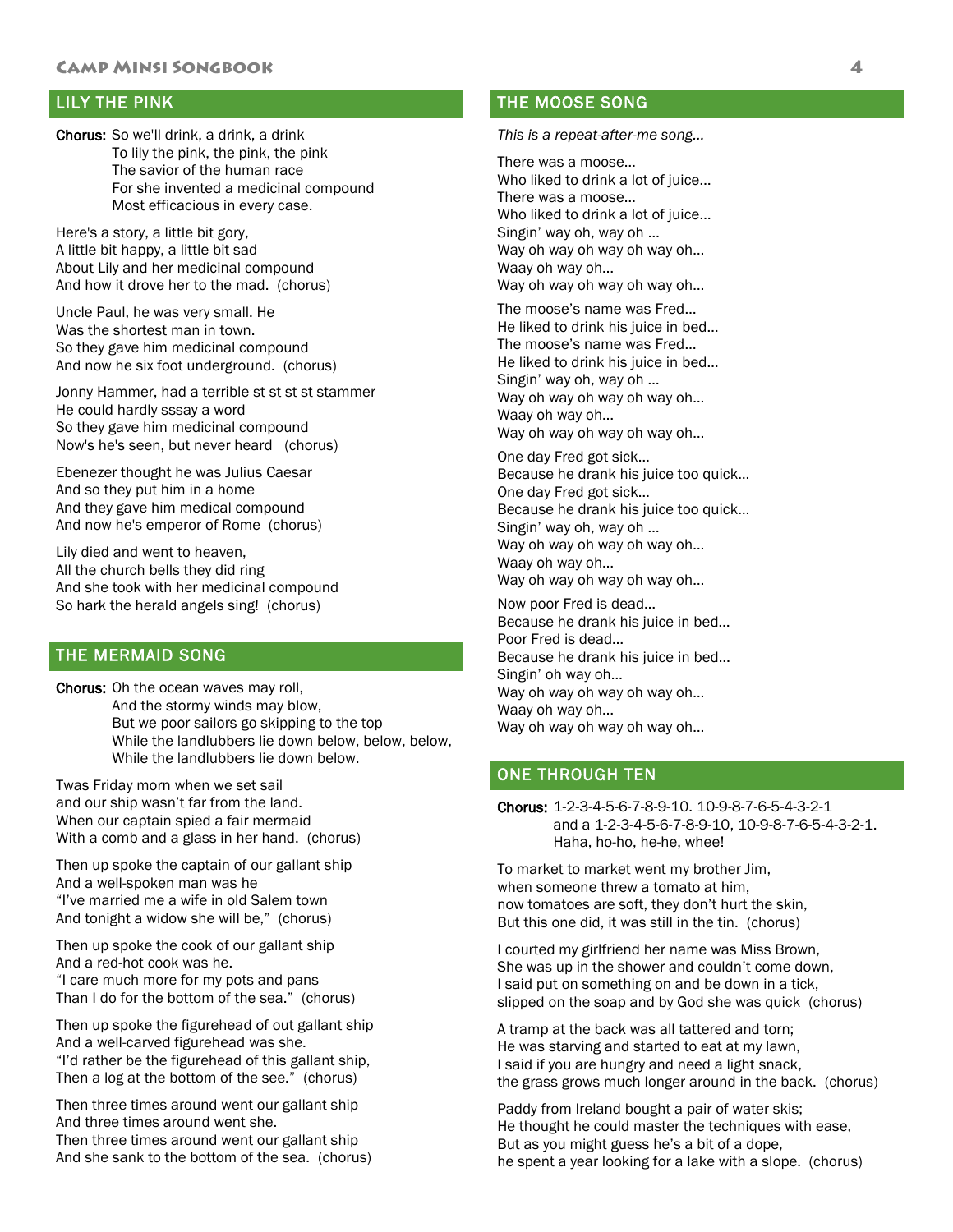## <span id="page-5-0"></span>PATSY OREY OREY AYE

Chorus: Patsy orey-orey, aye! Patsy orey-orey, aye! Patsy orey-orey, aye! Workin' on the railroad.

In eighteen hundred and thirty -one, The American railroad had just begun. American railroad had just begun, Workin' on the railroad. (chorus)

In eighteen hundred and thirty -two, I found myself with nothin' to do. Found myself with nothin' to do, Workin' on the railroad. (chorus)

In eighteen hundred and thirty -three, The American Railroad hired me. American Railroad hired me, Workin' on the railroad. (chorus)

In eighteen hundred and thirty -four, I found my back was mighty sore. Found my back was mighty sore, Workin' on the railroad. (chorus)

In eighteen hundred and thirty -five, I found myself more dead than alive. Found myself more dead than alive, Workin' on the railroad. (chorus)

In eighteen hundred and thirty -six, I blew myself up with dynamite sticks. Blew myself up with dynamite sticks , Workin' on the railroad. (chorus)

In eighteen hundred thirty -seven, I found myself on the way to heaven. Found myself on the way to heaven, Workin' on the railroad. (chorus)

In eighteen hundred and thirty -eight, I found myself at the pearly gate. Found myself at the pearly gate , Workin' on the railroad. (chorus)

In eighteen hundred and thirty -nine, Saint Peter said it wasn't my time. Saint Peter said it wasn't my time, Workin' on the railroad. (chorus)

In eighteen hundred and thirty-ten, I started my life all over again. I started my life all over again, Workin' on the railroad. (chorus)

## I'VE BEEN WORKING ON THE RAILROAD

Oh I've been working on the railroad All the livelong day, I've been working on the railroad just to pass the time away.

Can't you hear the whistle blowing? Rise up so early in the morn; Can't you hear the captain shouting: "Dinah blow your horn!"

Oh, Dinah won't you blow, Dinah won't you blow, Dinah won't you blow your horn. Dinah won't you blow, Dinah won't you blow, Dinah won't you blow your horn!

Someone's in the kitchen with Dinah, Someone's in the kitchen I know. Someone's in the kitchen with Dinah. Strummin " on the old banjo,

(And singin") Fee-fi-fiddely-l- oh! Fee-fi- fiddely-I- oh oh oh! Fee-fi- fiddely-I- oh! Strummin " on the old banjo.

## <span id="page-5-1"></span>THE QUARTERMASTER STORE

Chorus: My eyes are dim, I cannot see, I have not brought my specs with me I have not brought my specs with me.

There are beans, beans, beans, as big as submarines, At the store, at the store.

There are beans, beans, beans, as big as submarines At the quartermaster, quartermaster store. (chorus)

There are snakes, snakes, snakes, as big as garden rakes , At the store, at the store.

There are snakes, snakes, snakes, as big as garden rakes, At the quartermaster, quartermaster store. (chorus)

There are mice, mice, mice, running through the rice , At the store, at the store.

There are mice, mice, mice, running through the rice At the quartermaster, quartermaster store. (chorus)

There are bears, bears, bears, sitting in the chairs, At the store, at the store.

There are bears, bears, bears, sitting in the chairs At the quartermaster, quartermaster store. (chorus)

There are foxes, foxes, foxes, hiding in the boxes, At the store, at the store. There are foxes, foxes, foxes, hiding in the boxes, At the quartermaster, quartermaster store. (chorus)

There's a poet, and a preacher, and an astrophysics teacher, At the store, at the store.

There's a poet, and a preacher, and an astrophysics teacher, At the quartermaster, quartermaster store. (chorus)

This song, song, song, has gone on far too long, At the store, at the store. This song, song, song, has gone on far too long , At the quartermaster, quartermaster store. (chorus)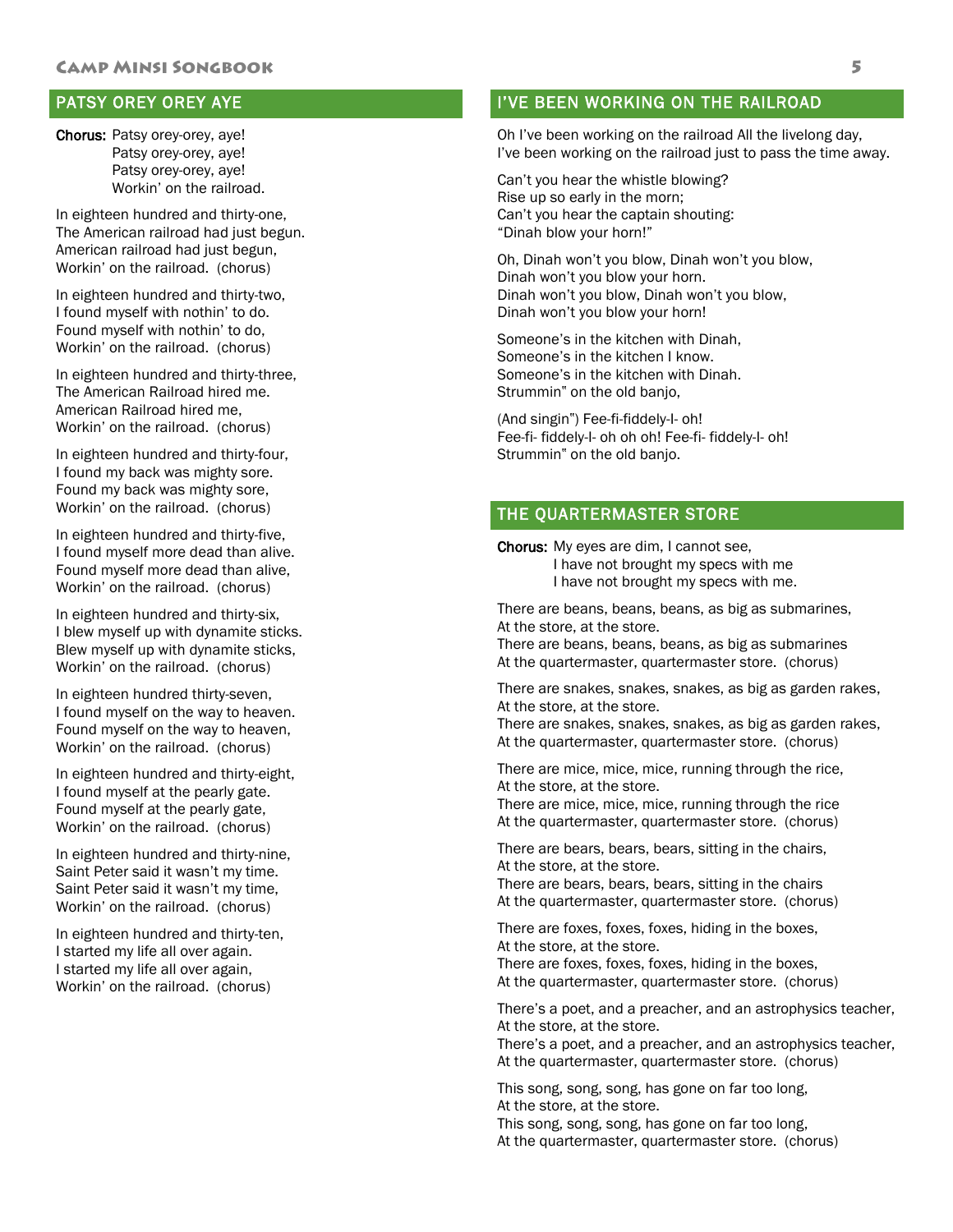## <span id="page-6-0"></span>RATTLIN' BOG

Chorus: Yo-ho, the rattlin' bog, The bog down in the valley-o. Yo-ho, the rattlin' bog, The bog down in the valley-o.

Well in that bog there was a hole, a rare hole a rattlin' hole, And the hole in the bog, and the bog down in the valley-o. (chorus)

And in that hole there was a tree, a rare tree, a rattlin' tree. And the tree in the hole, and the hole in the bog, and the bog down in the valley-o. (chorus)

And on that tree there was a limb, a rare limb, a rattlin' limb. And the limb on the tree, and the tree in the hole, and the hole in the bog, and the bog down in the valley-o. (chorus)

And on that limb there was a branch, a rare branch, a rattlin' branch. And the branch on the limb, and the limb on the tree, and the tree in the hole, and the hole in the bog, and the bog down in the valley-o. (chorus)

And on that branch there was a twig, A rare twig, a rattlin' twig, And the twig on the branch, and the branch on the limb, and the limb on the tree, and the tree in the hole, and the hole in the bog, and the bog down in the valley-o. (chorus)

And on that twig there was a leaf, a rare leaf, a rattlin' leaf. And the leaf on the twig, and the twig on the branch, and the branch on the limb, and the limb on the tree, and the tree in the hole, and the hole in the bog, and the bog down in the valley-o. (chorus)

And on that leaf there was a nest, a rare nest, a rattlin' nest. And the nest on the leaf, and the leaf on the twig, and the twig on the branch, and the branch on the limb, and the limb on the tree, and the tree in the hole, and the hole in the bog, and the bog down in the valley-o. (chorus)

And in that nest there was an egg, a rare egg, a rattlin' egg. And the egg in the nest, and the nest on the leaf, and the leaf on the twig, and the twig on the branch, and the branch on the limb, and the limb on the tree, and the tree in the hole, and the hole in the bog, and the bog down in the valleyo. (chorus)

And in that egg there was a bird, a rare bird, a rattlin' bird. And the bird in the egg, and the egg in the nest, and the nest on the leaf, and the leaf on the twig, and the twig on the branch, and the branch on the limb, and the limb on the tree, and the tree in the hole, and the hole in the bog, and the bog down in the valley-o. (chorus)

And on that bird there was a wing, a rare wing, a rattlin' wing. And the wing on the bird, and the bird in the egg, and the egg in the nest, and the nest on the leaf, and the leaf on the twig, and the twig on the branch, and the branch on the limb, and the limb on the tree, and the tree in the hole, and the hole in the bog, and the bog down in the valley-o. (chorus)

And on that wing there was a feather, a rare feather, a rattlin' feather. And the feather on the wing, and the wing on the bird, and the bird in the egg, and the egg in the nest, and the nest on the leaf, and the leaf on the twig, and the twig on the branch, and the branch on the limb, and the limb on the tree, and the tree in the hole, and the hole in the bog, and the bog down in the valley-o. (chorus)

And on that feather there was a hair, a rare hair, a rattlin' hair. And the hair on the feather, and the feather on the wing, and the wing on the bird, and the bird in the egg, and the egg in the nest, and the nest on the leaf, and the leaf on the twig, and the twig on the branch, and the branch on the limb, and the limb on the tree, and the tree in the hole, and the hole in the bog, and the bog down in the valley-o. (chorus)

And on that hair there was a flea, a rare flea, a rattlin' flea. And the flea on the hair, and the hair on the feather, and the feather on the wing, and the wing on the bird, and the bird in the egg, and the egg in the nest, and the nest on the leaf, and the leaf on the twig, and the twig on the branch, and the branch on the limb, and the limb on the tree, and the tree in the hole, and the hole in the bog, and the bog down in the valley-o. (chorus)

And on that flea there was a spec, a rare spec a rattlin' spec. And the spec on the flea, and the flea on the hair, and the hair on the feather, and the feather on the wing, and the wing on the bird, and the bird in the egg, and the egg in the nest, and the nest on the leaf, and the leaf on the twig, and the twig on the branch, and the branch on the limb, and the limb on the tree, and the tree in the hole, and the hole in the bog, and the bog down in the valley-o. (chorus)

And on that spec there was an atom, a rare atom a rattlin' atom. And the atom on the spec, and the spec on the flea, and the flea on the hair, and the hair on the feather, and the feather on the wing, and the wing on the bird, and the bird in the egg, and the egg in the nest, and the nest on the leaf, and the leaf on the twig, and the twig on the branch, and the branch on the limb, and the limb on the tree, and the tree in the hole, and the hole in the bog, and the bog down in the valley-o. (chorus)

And on that atom there was an proton, a rare proton a rattlin' proton. And the proton on the atom, and the atom on the spec, and the spec on the flea, and the flea on the hair, and the hair on the feather, and the feather on the wing, and the wing on the bird, and the bird in the egg, and the egg in the nest, and the nest on the leaf, and the leaf on the twig, and the twig on the branch, and the branch on the limb, and the limb on the tree, and the tree in the hole, and the hole in the bog, and the bog down in the valley-o. (chorus)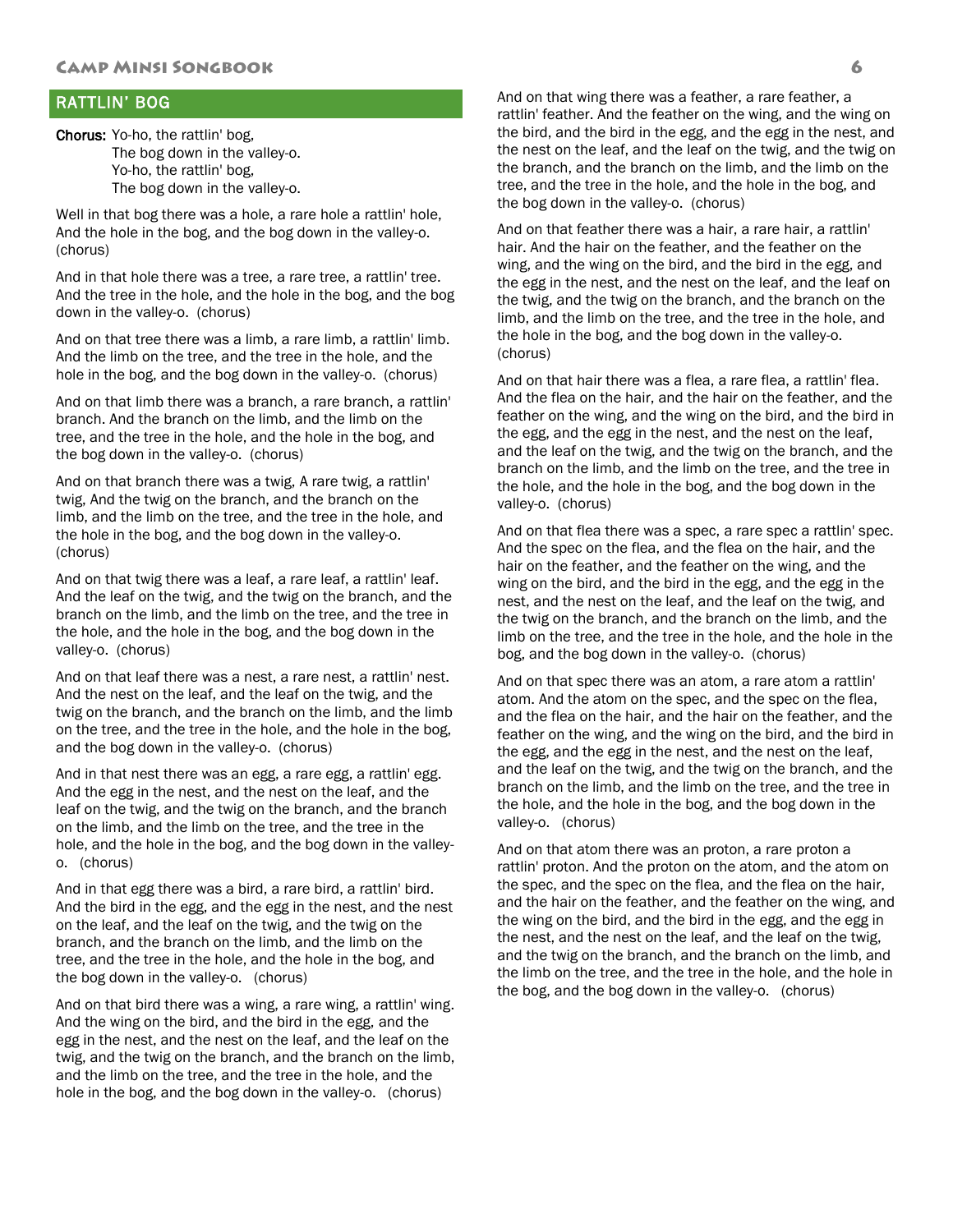## <span id="page-7-0"></span>RISE AND SHINE

Chorus: So rise and shine and give God your glory, glory Rise and shine and give God your glory, glory Rise and shine and give God your glory, glory, Children of the Lord!

The Lord said to Noah,"there's gonna be a floody, floody," Lord said to Noah, "there's gonna be a floody, flood Get those children out of the muddy, muddy!" Children of the Lord! (chorus)

So, Noah, he built him, he built him and arky arky Noah, he built him, he built him and arky arky Made it out of hickory barky, barky Children of the Lord! (chorus)

The animals they came on, they came on by twosies, twosies The animals they came on, they came on by twosies, twosies Elephants and kangaroosies, roosies Children of the Lord! (chorus)

It rained it poured for forty daysies, daysies Rained and poured forty daysies daysies Nearly drove those animals crazy, crazy Children of the Lord! (chorus)

The sun came out and dried up the landy, landy, The sun came out and dried up the landy landy Everything was fine and dandy dandy Children of the Lord! (chorus)

The animals came off, they came off by threesies threesies The animals came off, they came off by threesies threesies Must have been those birds and beesies, beesies Children of the Lord! (chorus)

Well, this is the end of, the end of my story story This is the end of, the end of my story, story Everything was hunky dory, dory. Children of the Lord! (chorus)

## <span id="page-7-1"></span>ROLLING OVER THE BILLOWS

Chorus: Oh, rolling over the billows, rolling over the sea. Rolling over the billows in the deep blue sea. Oh, rolling over the billows, rolling over the sea. Rolling over the billows in the deep blue sea.

It's cheese, cheese, cheese that makes the mice go 'round. It's cheese, cheese, cheese that makes the mice go 'round. It's cheese, cheese, cheese that makes the mice go 'round. It's cheese that makes the mice go 'round! (chorus)

It's mice, mice, mice that makes the cats go 'round. It's mice, mice, mice that makes the cats go 'round. It's mice, mice, mice that makes the cats go 'round. It's mice that makes the cats go 'round! (chorus)

It's cats, cats, cats that makes the dogs go 'round. It's cats, cats, cats that makes the dogs go 'round. It's cats, cats, cats that makes the dogs go 'round. It's cats that makes the dogs go 'round! (chorus)

It's dogs, dogs, dogs that makes the boys go 'round. It's dogs, dogs, dogs that makes the boys go 'round. It's dogs, dogs, dogs that makes the boys go 'round. It's dogs that makes the boys go 'round! (chorus)

It's boys, boys, boys that makes the girls go 'round. It's boys, boys, boys that makes the girls go 'round. It's boys, boys, boys that makes the girls go 'round. It's boys that makes the girls go 'round! (chorus)

It's girls, girls, girls that makes the love go 'round. It's girls, girls, girls that makes the love go 'round. It's girls, girls, girls that makes the love go 'round. It's girls that makes the love go 'round! (chorus)

It's love, love, love that makes the world go 'round. It's love, love, love that makes the world go 'round. It's love, love, love that makes the world go 'round. It's love that makes the world go 'round! (chorus)

So it's cheese, cheese, cheese that makes the world go 'round. It's cheese, cheese, cheese that makes the world go 'round. It's cheese, cheese, cheese that makes the world go 'round. It's cheese that makes the world go 'round! (chorus)

## <span id="page-7-2"></span>THE SECOND STORY WINDOW

Chorus: The window, the window, the second story window, high, low, low, high, threw it out the window!

Mary had a little lamb Its fleece was white as snow And everywhere that Mary went She threw it out the window. (chorus)

Humpty Dumpty sat on a wall Humpty dumpty had a great fall All the kings horses and all the kings men Threw him out, the window. (chorus)

Jack and Jill went up the hill to fetch a pale of water Jack fell down and broke his crown and threw it out the window. (chorus)

Old Mother Hubbard went to the cupboard, To give the poor dog a bone; But when she got there, the cupboard was bare, So she threw it out the window (chorus)

Old King Cole was a merry old soul And a merry old soul was he; He called for his pipe, and he called for his bowl And he threw them out the window (chorus)

Peter, Peter pumpkin eater, Had a wife but couldn't keep her; Put her in a pumpkin shell And threw it out the window (chorus)

Little Miss Muffet sat on a tuffet, Eating her curds and whey; Along came a spider and sat down beside her And threw her out the window (chorus)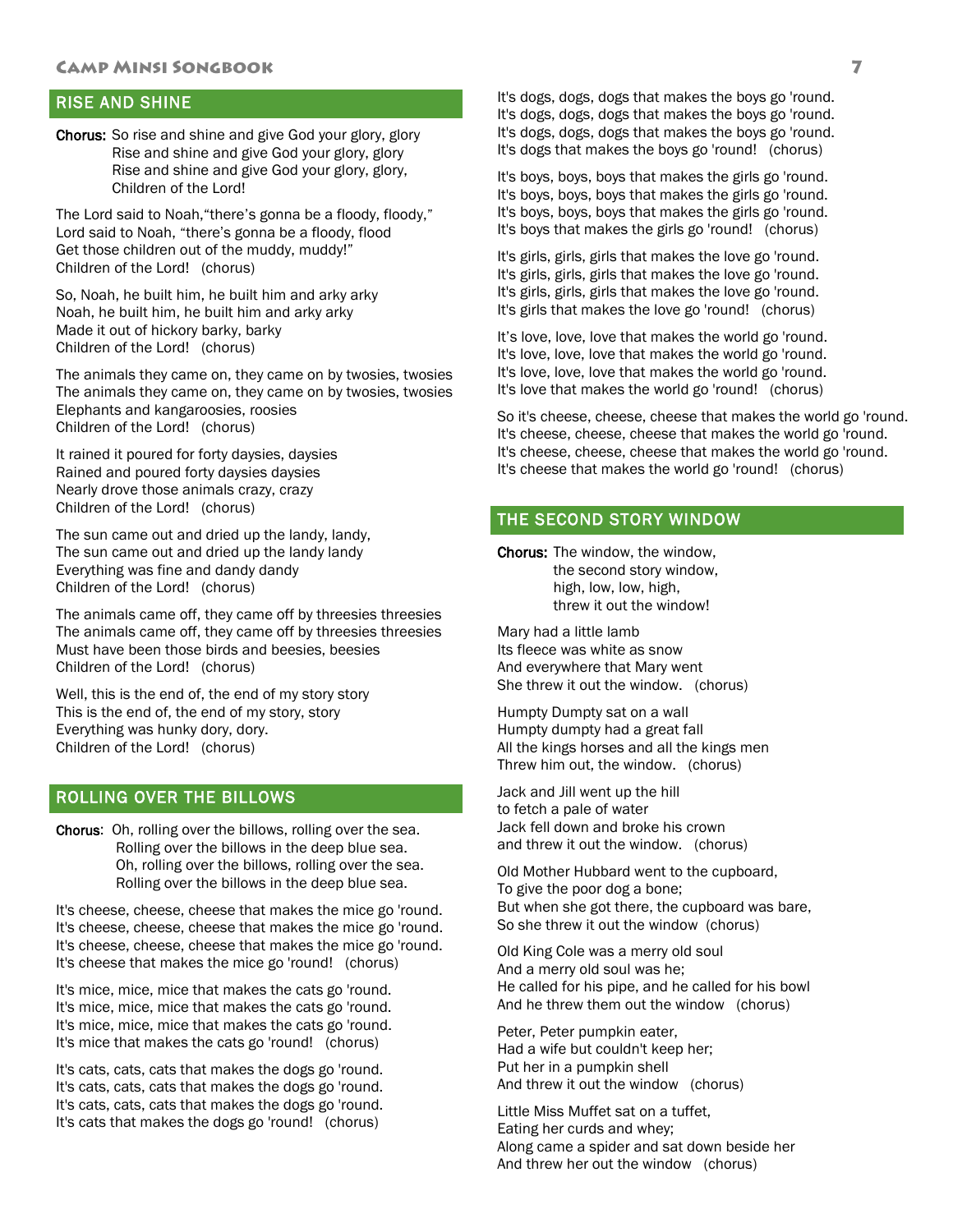## <span id="page-8-0"></span>SIX PENCE

I've got six pence. Jolly, jolly six pence. I've got six pence to last me all my life. I've got two pence to spend. And two pence to lend. And two pence to send home to my wife (poor wife). No cares have I to grieve me. No pretty little girls to deceive me. I'm happy as a moose believe me. As we go rolling, rolling home Rolling home (rolling home), rolling home (rolling home). By the light of the silvery moon. Happy as the day when the camp staff gets their pay, As we go rolling, rolling home.

I've got four pence. Jolly, jolly four pence. I've got four pence to last me all my life. I've got no pence to spend. And two pence to lend. And two pence to send home to my wife (poor wife). No cares have I to grieve me. No pretty little girls to deceive me. I'm happy as a moose believe me. As we go rolling, rolling home Rolling home (rolling home), rolling home (rolling home). By the light of the silvery moon. Happy as the day when the camp staff gets their pay, As we go rolling, rolling home.

I've got two pence. Jolly, jolly two pence. I've got two pence to last me all my life. I've got no pence to spend. And no pence to lend. And two pence to send home to my wife (poor wife). No cares have I to grieve me. No pretty little girls to deceive me. I'm happy as a moose believe me. As we go rolling, rolling home Rolling home (rolling home), rolling home (rolling home). By the light of the silvery moon. Happy as the day when the camp staff gets their pay, As we go rolling, rolling home.

I've got no pence. Jolly, jolly no pence. I've got no pence to last me all my life. I've got no pence to spend. And no pence to lend. And no pence to send home to my wife (poor wife). No cares have I to grieve me. No pretty little girls to deceive me. I'm happy as a moose believe me. As we go rolling, rolling home Rolling home (rolling home), rolling home (rolling home). By the light of the silvery moon. Happy as the day when the camp staff gets their pay, As we go rolling, rolling home.

## <span id="page-8-1"></span>**SUPER LIZARD**

Super lizard. Super lizard. See him swim. See him swim. In and out of water. In and out of water. With his fins. With his fins.

## <span id="page-8-2"></span>**THE TITANIC**

Chorus: Oh it was sad, so sad. It was sad when the great ship went down (to the bottom of the....) Husbands and wives, little children lost their lives. It was sad when the great ship went down.

Oh, they built the ship Titanic To sail the ocean blue, And they thought they had a ship That the water would never go through; It was on her maiden trip That an iceberg hit the ship It was sad when that great ship went down. (chorus)

They were so far from England They were so far from shore, When the rich refused To associate with the poor; So they sent them down below, Where they'd be the first to go. It was sad when that great ship went down. (chorus)

The ship was taking water In the North Atlantic fog When the first mate wrote The last word in the log The Captain tried to wire But the lines were all on fire It was sad when that great ship went down. (chorus)

As they swung the lifeboats out O'er the cold and ragin' sea, When the band struck up with "Nearer My God to Thee." Little children wept and cried, As the waves swept o'er the side. It was sad when the great ship went down. (chorus)

The captain stood on deck With a tear in his eye As he waved the last of The passengers good-bye But he thought he made a slip So he went down with the ship It was sad when the great ship went down. (chorus)

Well the moral we attain From this tale of woe and pain Is if you are rich and powerful You needn't be so vain For in the good lord's eyes You're the same as other guys. (chorus)